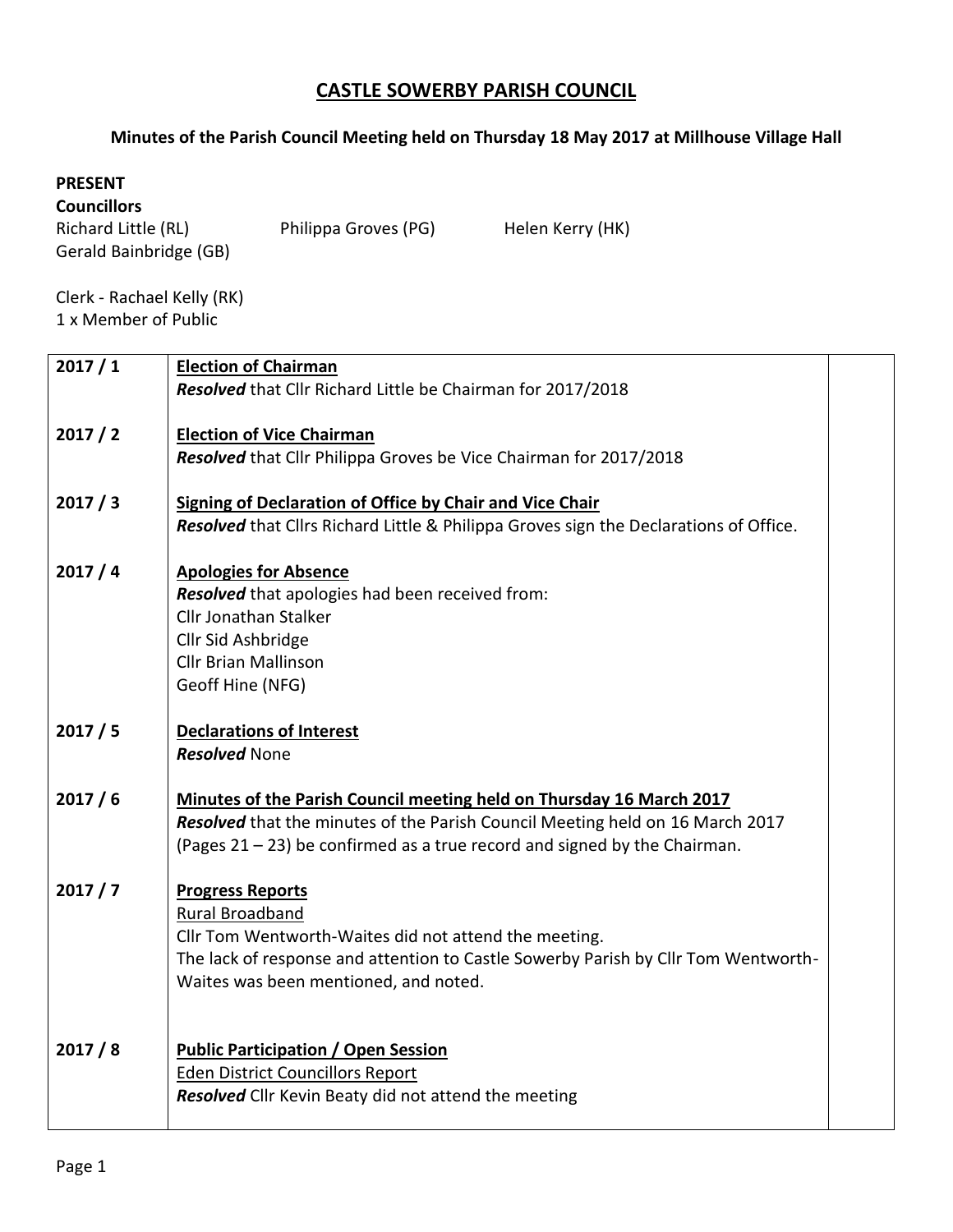| 2017/9    | <b>County Councillors Report</b>                                                                        |         |  |  |  |
|-----------|---------------------------------------------------------------------------------------------------------|---------|--|--|--|
|           | Resolved Cllr Tom Wentworth-Waites did not attend the meeting                                           |         |  |  |  |
|           |                                                                                                         |         |  |  |  |
| 2017/10   | Northern Fells Group Committee Member Report                                                            |         |  |  |  |
|           | Resolved - Geoff Hine advised by email there was nothing to report.                                     |         |  |  |  |
|           |                                                                                                         |         |  |  |  |
| 2017 / 11 | <b>Public Participation</b>                                                                             |         |  |  |  |
|           | <b>Resolved</b> no matters to discuss                                                                   |         |  |  |  |
| 2017/12   | <b>Planning Matters</b>                                                                                 |         |  |  |  |
|           | Resolved that the following applications were received from Eden District Council.                      |         |  |  |  |
|           | The Clerk to inform EDC of the Councils' observations as follows:                                       |         |  |  |  |
|           | 17/0149 - Proposed erection of roof over existing fuel storage and distribution<br><b>RK</b>            |         |  |  |  |
|           | equipment - Low Currigg, Sebergham - No comments                                                        |         |  |  |  |
|           |                                                                                                         |         |  |  |  |
| 2017 / 13 | <b>Resolved</b> to note the decisions of Eden District Council with regard to the following             |         |  |  |  |
|           | applications:                                                                                           |         |  |  |  |
|           | No Planning decisions received                                                                          |         |  |  |  |
| 2017 / 14 | <b>Financial Records</b>                                                                                |         |  |  |  |
|           | Resolved that the funds currently stand at £7,003.25 and be received and noted.                         |         |  |  |  |
|           |                                                                                                         |         |  |  |  |
| 2017 / 15 | <b>Resolved</b> that the Chairman was authorised to sign the cash book / bank                           |         |  |  |  |
|           | reconciliation                                                                                          |         |  |  |  |
|           |                                                                                                         |         |  |  |  |
| 2017 / 16 | Resolved that the following payments be made:                                                           |         |  |  |  |
|           | CALC                                                                                                    | £132.60 |  |  |  |
|           | Zurich                                                                                                  | £257.60 |  |  |  |
|           | T Wetherell                                                                                             | £50.00  |  |  |  |
|           | R Kelly Wages & Expenses                                                                                | £134.95 |  |  |  |
|           | <b>HMRC</b>                                                                                             | £25.40  |  |  |  |
|           | S Robson                                                                                                | £78.00  |  |  |  |
| 2017 / 17 | Resolved that the Chairman be authorised to sign the Annual Governance Statement                        |         |  |  |  |
|           | & Accounting Statement for 2017/2018                                                                    |         |  |  |  |
|           |                                                                                                         |         |  |  |  |
|           |                                                                                                         |         |  |  |  |
|           |                                                                                                         |         |  |  |  |
| 2017 / 18 | <b>Schedule of Correspondence, Notices, Publications &amp; Matters Arising</b>                          |         |  |  |  |
|           | Resolved that all items listed on the schedule for information be noted.                                |         |  |  |  |
|           |                                                                                                         |         |  |  |  |
| 2017 / 19 | Resolved the Governance and Accountability for Smaller Authorities in England 2017<br>edition was noted |         |  |  |  |
|           |                                                                                                         |         |  |  |  |
| 2017 / 20 | <b>Resolved</b> the following policies were considered and for re-adopted, as the Standing              |         |  |  |  |
|           |                                                                                                         |         |  |  |  |